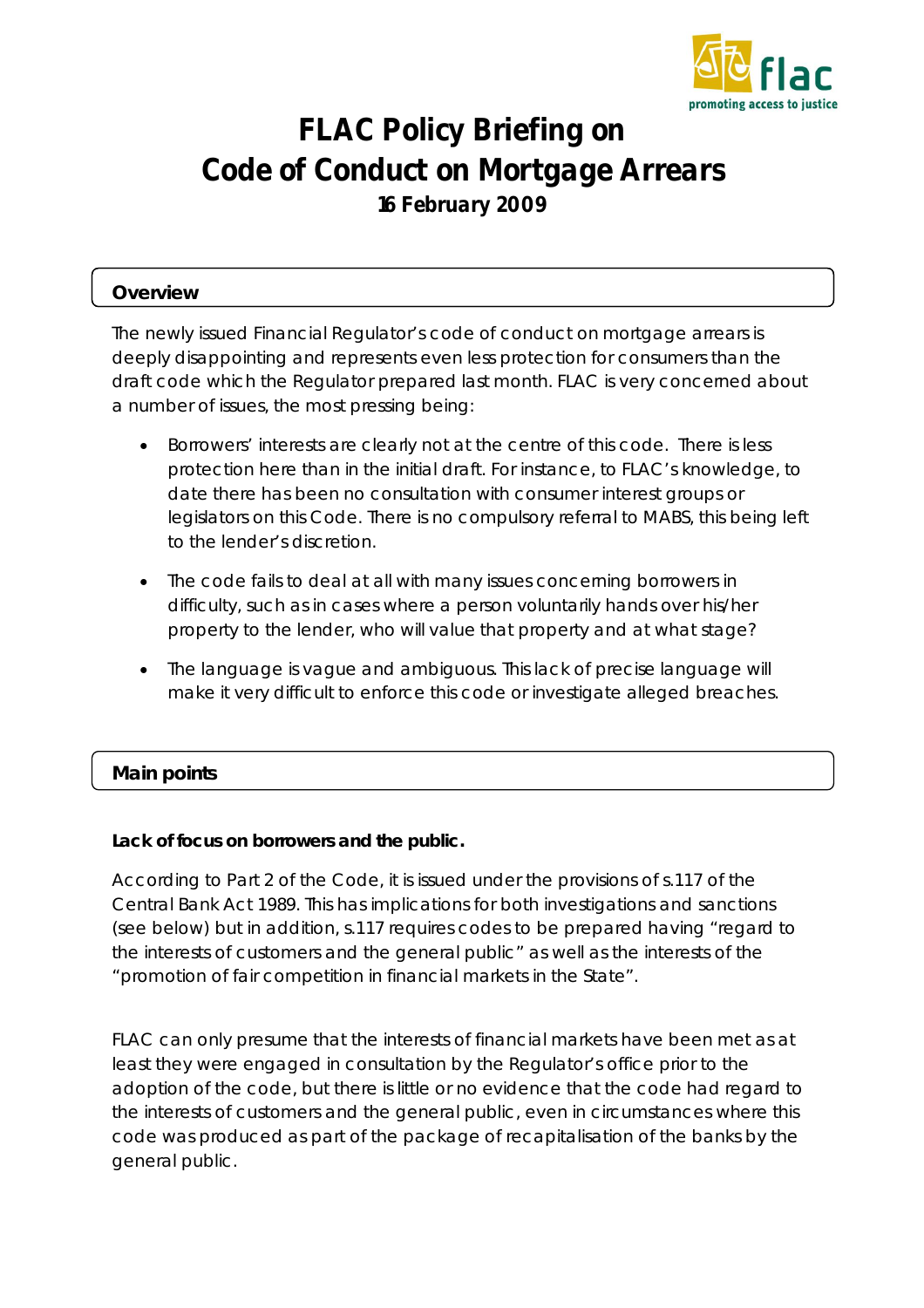

#### **Narrow scope**

The code only covers "the provision of finance for the primary residence." It is entirely unclear from the code - as a result - whether those who took out mortgages on their houses to help their children acquire a house, or to help finance their businesses or farms, or had to guarantee their main houses when they took out a business loan will be covered at all.

#### **Vague language**

The language of the code is for the most part ambiguous, leaving much to the discretion of the lender. This will make it more difficult to protect borrowers' interests in the investigation of complaints and much more difficult to impose sanctions.

Thus, Part 1(b) states that the lender "may enforce the mortgage in circumstances where the application of this Code is not appropriate, such as, but not limited to, in the case of fraud or breach of contract other than the existence of arrears". Whatever about fraud, there are many innocuous breaches of very extensive, closely worded mortgage documents which would allow lenders off the hook under this part of the code. Most mortgage deeds, for example, forbid changes to the property without the consent of the lender. Some require borrowers to keep a deposit in another account. Can even technical breaches of these conditions be enough to mean that the lender does not have to engage with the code?

## **Focus on problem, not on prevention**

Most of the Code comes under the headings of avoiding, handling and addressing a mortgage arrears problem. This in itself leads to gaps. Even within the issues covered, there are no clear, unambiguous guidelines for how communications with a borrower should be handled.

Like everyone concerned with those in difficulty with their mortgages, the Code properly stresses that early contact and constructive dialogue between borrower and lender is best. However, the code fails to require lenders to notify borrowers in trouble of the existence of state funded legal aid services from the Legal Aid Board Law Centres, and only recommends that "where circumstances warrant it", the lender must refer the borrower for guidance to a local Money Advice and Budgeting Service office (MABS) or to "an appropriate alternative".

Effectively, the discretion even as to money advice is being left with a lender as to when such a referral should be made and no obligation exists to refer people to legal advice even though borrowers stand at risk of losing their homes.

## **Six month limit starts from first day of arrears**

While the Minister for Finance's statement on recapitalisation indicated that "repossession action" would not commence for 6 months, the code says that the lender can issue a formal demand "if a third repayment is missed" (part 4c). At this point too, the Code is geared more towards lenders than was the Regulator's draft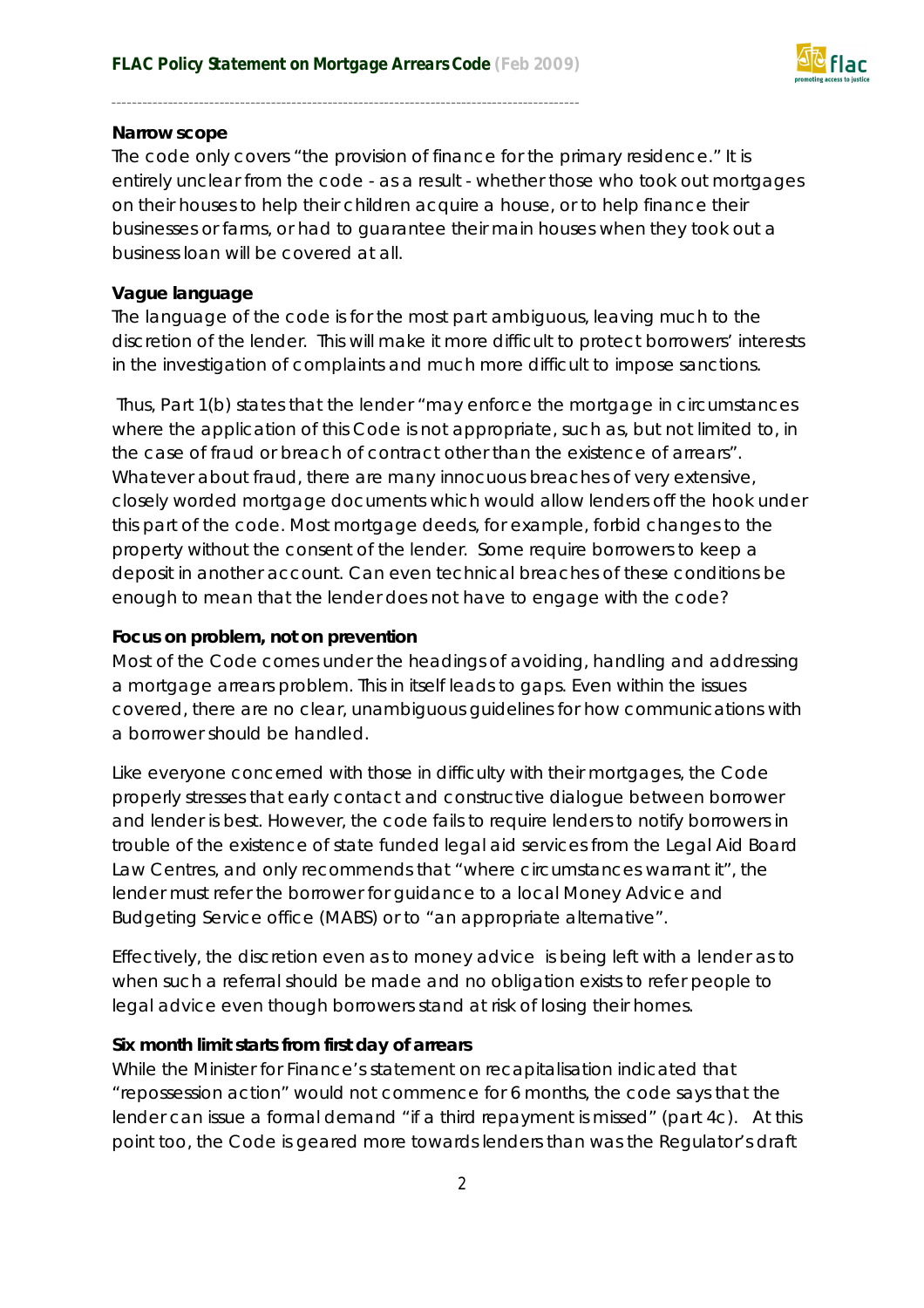

code which was circulated to lenders in January. The draft code would not have permitted a lender to institute repossession proceedings unless there were cumulative arrears of 6 months. The final version of the code allows the lender to issue repossession proceedings "*6 months from the time arrears first arise*." This gives considerably less protection to borrowers.

According to the Financial Regulator's own figures, published in December 2008, there were almost 14,000 mortgage holders in arrears of 3 months or more in June 2008. That number is likely to have risen substantially.

## **No consultation with consumer interests groups**

The Financial Regulator website's says that there was consultation with "relevant stakeholders". The view of stakeholders is narrow in the extreme as there was no effective consultation with consumer rights groups or no public consultation with legislators either.

## **No provision for negative equity**

The question of negative equity, and the problems that flow from this, is only addressed obliquely. Part 6 (d) of the Code reminds lenders that they must inform the borrower that s/he will remain liable for the outstanding debt and all the many costs and interests that can accrue. This is related to borrowers whose homes are in "negative equity". The code fails to address who is to value a house in negative equity and what steps are to be taken to ensure best value for borrowers on the disposal of the property.

## **Unenforceable provision for dealing with borrowers**

FLAC welcomes the sensible suggestions in part 5 of the Code of the options that should be considered by borrowers and lenders when a mortgage is in serious arrears and that "(a)ll genuine cases must be handled sympathetically and positively by the lender" . However, that exhortation is entirely unenforceable in law and the code entirely fails to address a number of important aspects of consumer protection. These matters were already raised in FLAC's submissions to the Office of the Financial Regulator before the issue of the code.

Much of what is in the code is guidance to lenders, depending heavily on their discretion. Thus borrowers who anticipated a stronger regulatory regime particularly for rogue lenders will be disappointed if this document represents the only attempt at statutory regulation of mortgage lenders dealing with arrears.

## *Additional items not included in the code:*

None of the issues below are included in the code. All of them are necessary for the protection of borrowers, particularly borrowers under pressure of losing their homes.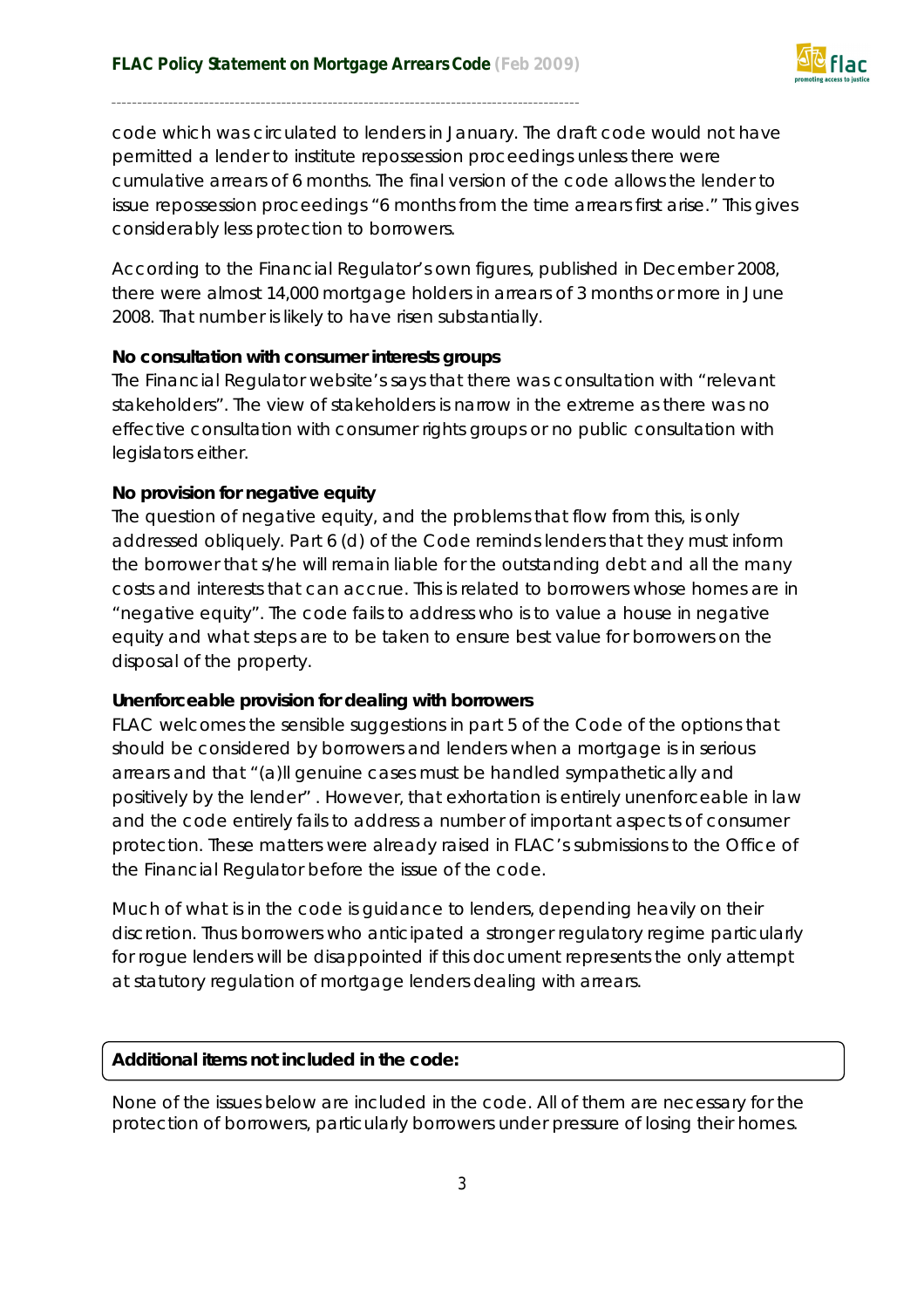

- The code should oblige mortgage lenders to spell out to borrowers what they can do to avoid the costs of legal proceedings.
- There is a need for fair and objective standards in and transparent information on how lenders will calculate amounts due to them in the event of voluntary surrender, i.e. where the borrower does not contest a repossession action – how the value of the property will be calculated.
- Lenders and the Regulator should publish clearly all new and existing charges to customers; all existing charges should be reviewed.
- Where the rateable valuation of a dwelling is £200 or less, that only Circuit Court scale costs can be added to the overall debt, even if the lender has brought the action in the High Court
- As regards enforcement, FLAC is concerned at the comparatively weak supervisory and sanctions provisions envisioned for compliance with this and similar code. Thus there is a need for this code to have clear standing in law. It must be widely publicised and rigidly enforced, with alleged breaches investigated promptly and sanctions imposed speedily, subject to a right of appeal to the Irish Financial Services Tribunal. For flagrant abuses, the Regulator should bring criminal proceedings.
- The code should contain fair and clear procedures on investigation of complaints, with legal advice and representation available to borrowers who make them, including access to civil legal aid/advice where appropriate.

## **/ENDS**

## **Notes:**

1. FLAC prepared a submission on the draft code which is available on our website at: http://www.flac.ie/news/2009/01/27/submission-on-proposedcode-for-mortgage-arrears/

**\_\_\_\_\_\_\_\_\_\_\_\_\_\_\_\_\_\_\_\_\_\_\_\_\_\_\_\_\_\_\_\_\_\_\_\_\_\_\_\_\_\_\_\_\_\_\_\_\_\_\_\_\_\_\_\_\_\_\_\_\_\_\_\_\_\_\_\_\_\_\_\_\_\_\_\_\_\_\_\_\_**

- 2. The code is issued under s.117 of the Central Bank Act 1989. The text of this is cited below:
- 3.

## Codes of practice.

**117.** —(1) The Bank may, after consultation with the Minister, from time to time draw up, amend or revoke, in relation to any class or classes of licence holders or other persons supervised by the Bank under this or any other enactment, one or more than one code of practice concerning dealings with any class or classes of persons and every such code shall be observed by the licence holders, or other persons so supervised, to whom they relate.

- (2) In drawing up codes of practice the Bank shall have regard to—
- ( *a* ) the interest of customers and the general public, and
- ( *b* ) the promotion of fair competition in financial markets in the State.